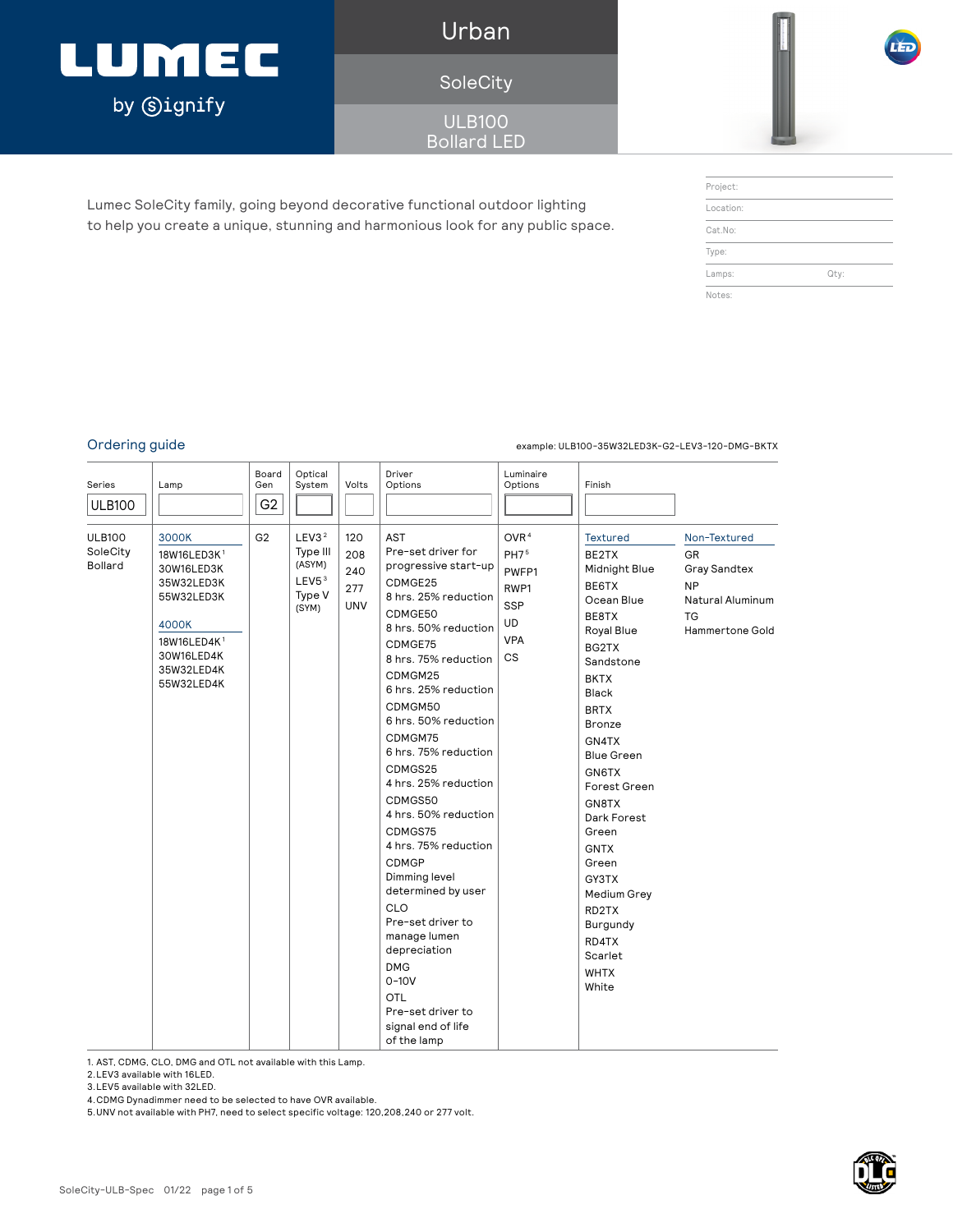### Urban Luminaire

### Dimensions



| 1/4" (870mm)<br>40" (1016mm)<br>$\overline{34}$ | $\bullet$            |                        | $\bullet$                          | 3/4" (197mm)                       | 7 3/4" (197mm)           |                      | 3" ø (/6mm)<br>74" ø (178mm)       |                          | Bolt circle<br>$51/2"$ (140 mm)<br>B.C. possible :<br>from 4 3/8" to 6"<br>$(111$ mm to $152$ mm) |  |
|-------------------------------------------------|----------------------|------------------------|------------------------------------|------------------------------------|--------------------------|----------------------|------------------------------------|--------------------------|---------------------------------------------------------------------------------------------------|--|
|                                                 | 7 3/4"Ø (197mm)      |                        |                                    |                                    |                          |                      |                                    |                          |                                                                                                   |  |
|                                                 |                      |                        |                                    | LEV <sub>3</sub>                   |                          |                      |                                    | LEV <sub>5</sub>         |                                                                                                   |  |
| <b>LED</b><br>Module                            | Total<br><b>LEDs</b> | LED<br>Current<br>(mA) | Average<br>System<br>Wattas<br>(W) | <b>Delivered</b><br>Lumens<br>(LM) | <b>Efficacy</b><br>(LPW) | <b>BUG</b><br>rating | <b>Delivered</b><br>Lumens<br>(LM) | <b>Efficacy</b><br>(LPW) | <b>BUG</b><br>rating                                                                              |  |
| Clear Lens - 3000K                              |                      |                        |                                    |                                    |                          |                      |                                    |                          |                                                                                                   |  |
| ULB100-18W16LED3K-G2                            | 16                   | 350                    | 20                                 | 1750                               | 86                       | B0-U3-G2             | N/A                                | N/A                      | N/A                                                                                               |  |
| ULB100-30W16LED3K-G2                            | 16                   | 530                    | 29                                 | 2510                               | 87                       | B0-U3-G3             | N/A                                | N/A                      | N/A                                                                                               |  |
| ULB100-35W32LED3K-G2                            | 32                   | 350                    | 37                                 | N/A                                | N/A                      | N/A                  | 3466                               | 94                       | B2-U4-G2                                                                                          |  |
| ULB100-55W32LED3K-G2                            | 32                   | 530                    | 55                                 | N/A                                | N/A                      | N/A                  | 4971                               | 90                       | B2-U4-G3                                                                                          |  |
| Clear Lens - 4000K                              |                      |                        |                                    |                                    |                          |                      |                                    |                          |                                                                                                   |  |
| ULB100-18W16LED4K-G2                            | 16                   | 350                    | 20                                 | 2119                               | 104                      | B0-U3-G2             | N/A                                | N/A                      | N/A                                                                                               |  |
| ULB100-30W16LED4K-G2                            | 16                   | 530                    | 29                                 | 3039                               | 105                      | B0-U4-G3             | N/A                                | N/A                      | N/A                                                                                               |  |
| ULB100-35W32LED4K-G2                            | 32                   | 350                    | 37                                 | N/A                                | N/A                      | N/A                  | 4197                               | 114                      | B2-U4-G2                                                                                          |  |
| ULB100-55W32LED4K-G2                            | 32                   | 530                    | 55                                 | N/A                                | N/A                      | N/A                  | 6020                               | 109                      | B2-U5-G3                                                                                          |  |
| Satin Clear Lens - 3000K                        |                      |                        |                                    |                                    | LEV3-CS                  |                      |                                    | LEV5-CS                  |                                                                                                   |  |
| ULB100-18W16LED3K-G2                            | 16                   | 350                    | 20                                 | 1418                               | 69                       | B0-U3-G2             | N/A                                | N/A                      | N/A                                                                                               |  |
| ULB100-30W16LED3K-G2                            | 16                   | 530                    | 29                                 | 2034                               | 70                       | B0-U3-G2             | N/A                                | N/A                      | N/A                                                                                               |  |
| ULB100-35W32LED3K-G2                            | 32                   | 350                    | 37                                 | N/A                                | N/A                      | N/A                  | 2838                               | 77                       | B1-U4-G2                                                                                          |  |
| ULB100-55W32LED3K-G2                            | 32                   | 530                    | 55                                 | N/A                                | N/A                      | N/A                  | 4071                               | 74                       | B2-U4-G3                                                                                          |  |
| Satin Clear Lens - 4000K                        |                      |                        |                                    |                                    | LEV3-CS                  |                      |                                    | LEV5-CS                  |                                                                                                   |  |
| ULB100-18W16LED4K-G2                            | 16                   | 350                    | 20                                 | 1864                               | 91                       | B0-U3-G2             | N/A                                | N/A                      | N/A                                                                                               |  |
| ULB100-30W16LED4K-G2                            | 16                   | 530                    | 29                                 | 2673                               | 92                       | B0-U4-G3             | N/A                                | N/A                      | N/A                                                                                               |  |
| ULB100-35W32LED4K-G2                            | 32                   | 350                    | 37                                 | N/A                                | N/A                      | N/A                  | 3730                               | 101                      | B2-U4-G2                                                                                          |  |
| ULB100-55W32LED4K-G2                            | 32                   | 530                    | 55                                 | N/A                                | N/A                      | N/A                  | 5351                               | 97                       | B2-U5-G3                                                                                          |  |

Values from photometric tests performed in accordance with IESNA LM-79 and are representative of the configurations shown.

Actual performance may vary due to installation and environmental variables, LED and driver tolerances, and field measurement considerations. It is highly recommended to confirm performance with a photometric layout.

Note: Some data may be scaled based on tests of similar (but not identical) luminaires. Contact factory for configurations not shown.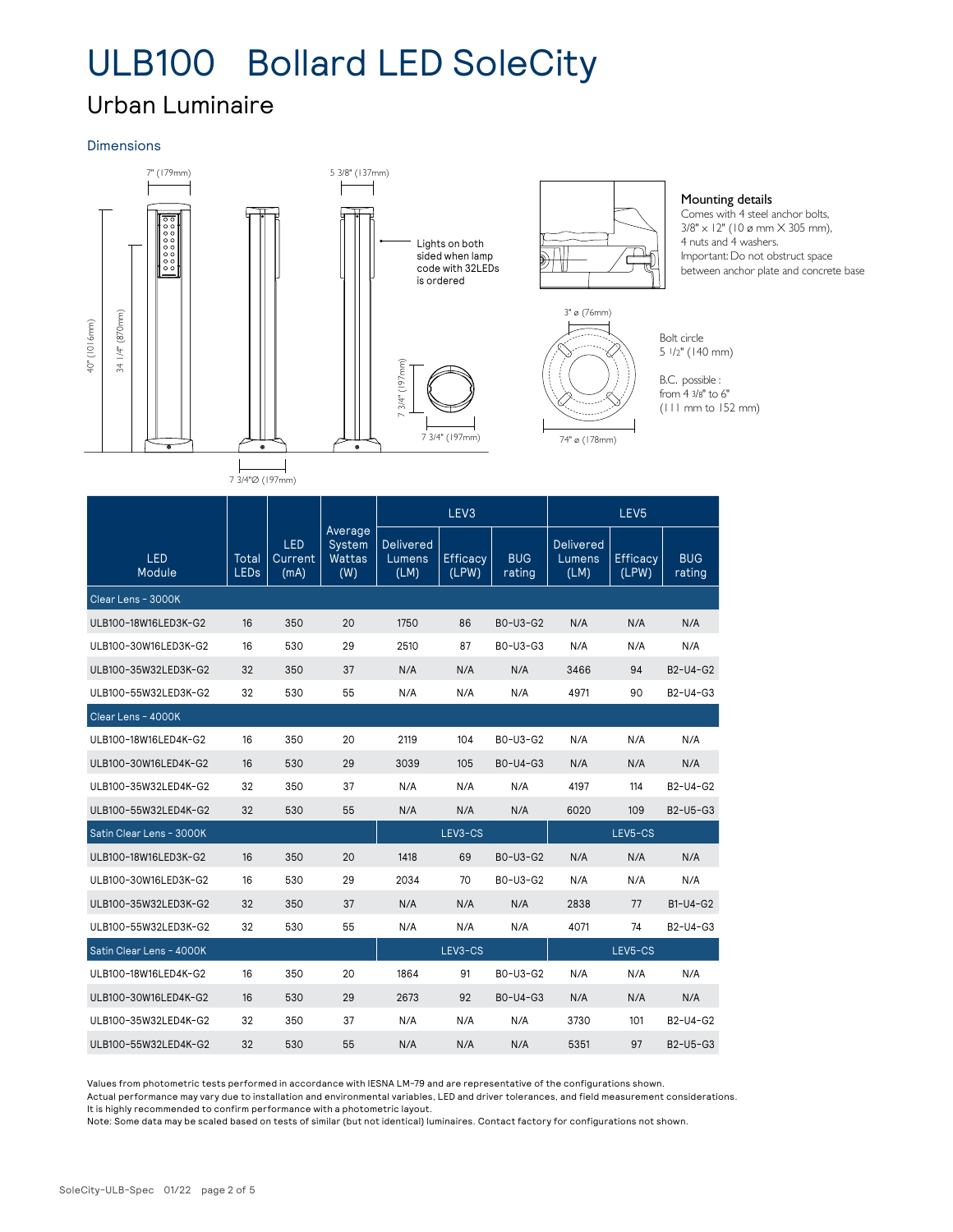### Urban Luminaire

|                                                 |               |                               |                                    | LEV <sub>3</sub>                   |                          | LEV <sub>5</sub>     |                                    |                          |                      |
|-------------------------------------------------|---------------|-------------------------------|------------------------------------|------------------------------------|--------------------------|----------------------|------------------------------------|--------------------------|----------------------|
| <b>LED</b><br>Module                            | Total<br>LEDs | <b>LED</b><br>Current<br>(mA) | Average<br>System<br>Wattas<br>(W) | <b>Delivered</b><br>Lumens<br>(LM) | <b>Efficacy</b><br>(LPW) | <b>BUG</b><br>rating | <b>Delivered</b><br>Lumens<br>(LM) | <b>Efficacy</b><br>(LPW) | <b>BUG</b><br>rating |
| Clear Lens with Uplight Deflector - 3000K       |               | LEV3-UD                       |                                    |                                    | LEV5-UD                  |                      |                                    |                          |                      |
| ULB100-18W16LED3K-G2                            | 16            | 350                           | 20                                 | 963                                | 47                       | B0-U3-G1             | N/A                                | N/A                      | N/A                  |
| ULB100-30W16LED3K-G2                            | 16            | 530                           | 29                                 | 1381                               | 48                       | B0-U3-G1             | N/A                                | N/A                      | N/A                  |
| ULB100-35W32LED3K-G2                            | 32            | 350                           | 37                                 | N/A                                | N/A                      | N/A                  | 1900                               | 51                       | B1-U3-G1             |
| ULB100-55W32LED3K-G2                            | 32            | 530                           | 55                                 | N/A                                | N/A                      | N/A                  | 2725                               | 50                       | B2-U3-G1             |
| Clear Lens with Uplight Deflector - 4000K       |               |                               |                                    |                                    | LEV3-UD                  |                      |                                    | LEV5-UD                  |                      |
| ULB100-18W16LED4K-G2                            | 16            | 350                           | 20                                 | 1166                               | 57                       | B0-U3-G1             | N/A                                | N/A                      | N/A                  |
| ULB100-30W16LED4K-G2                            | 16            | 530                           | 29                                 | 1673                               | 58                       | B0-U3-G1             | N/A                                | N/A                      | N/A                  |
| ULB100-35W32LED4K-G2                            | 32            | 350                           | 37                                 | N/A                                | N/A                      | N/A                  | 2301                               | 62                       | B1-U3-G1             |
| ULB100-55W32LED4K-G2                            | 32            | 530                           | 55                                 | N/A                                | N/A                      | N/A                  | 3300                               | 60                       | B2-U3-G1             |
| Satin Clear Lens with Uplight Deflector - 3000K |               |                               |                                    |                                    | LEV3-CS-UD               |                      |                                    | LEV5-CS-UD               |                      |
| ULB100-18W16LED3K-G2                            | 16            | 350                           | 20                                 | 692                                | 34                       | B0-U3-G1             | N/A                                | N/A                      | N/A                  |
| ULB100-30W16LED3K-G2                            | 16            | 530                           | 29                                 | 993                                | 34                       | B0-U3-G1             | N/A                                | N/A                      | N/A                  |
| ULB100-35W32LED3K-G2                            | 32            | 350                           | 37                                 | N/A                                | N/A                      | N/A                  | 1485                               | 40                       | B1-U3-G1             |
| ULB100-55W32LED3K-G2                            | 32            | 530                           | 55                                 | N/A                                | N/A                      | N/A                  | 2129                               | 39                       | B1-U3-G1             |
| Satin Clear Lens with Uplight Deflector - 4000K |               |                               |                                    |                                    | LEV3-CS-UD               |                      |                                    | LEV5-CS-UD               |                      |
| ULB100-18W16LED4K-G2                            | 16            | 350                           | 20                                 | 911                                | 45                       | B0-U3-G1             | N/A                                | N/A                      | N/A                  |
| ULB100-30W16LED4K-G2                            | 16            | 530                           | 29                                 | 1306                               | 45                       | B0-U3-G2             | N/A                                | N/A                      | N/A                  |
| ULB100-35W32LED4K-G2                            | 32            | 350                           | 37                                 | N/A                                | N/A                      | N/A                  | 1951                               | 53                       | B1-U3-G1             |
| ULB100-55W32LED4K-G2                            | 32            | 530                           | 55                                 | N/A                                | N/A                      | N/A                  | 2799                               | 51                       | B1-U3-G2             |

Values from photometric tests performed in accordance with IESNA LM-79 and are representative of the configurations shown.

Actual performance may vary due to installation and environmental variables, LED and driver tolerances, and field measurement considerations. It is highly recommended to confirm performance with a photometric layout.

Note: Some data may be scaled based on tests of similar (but not identical) luminaires. Contact factory for configurations not shown.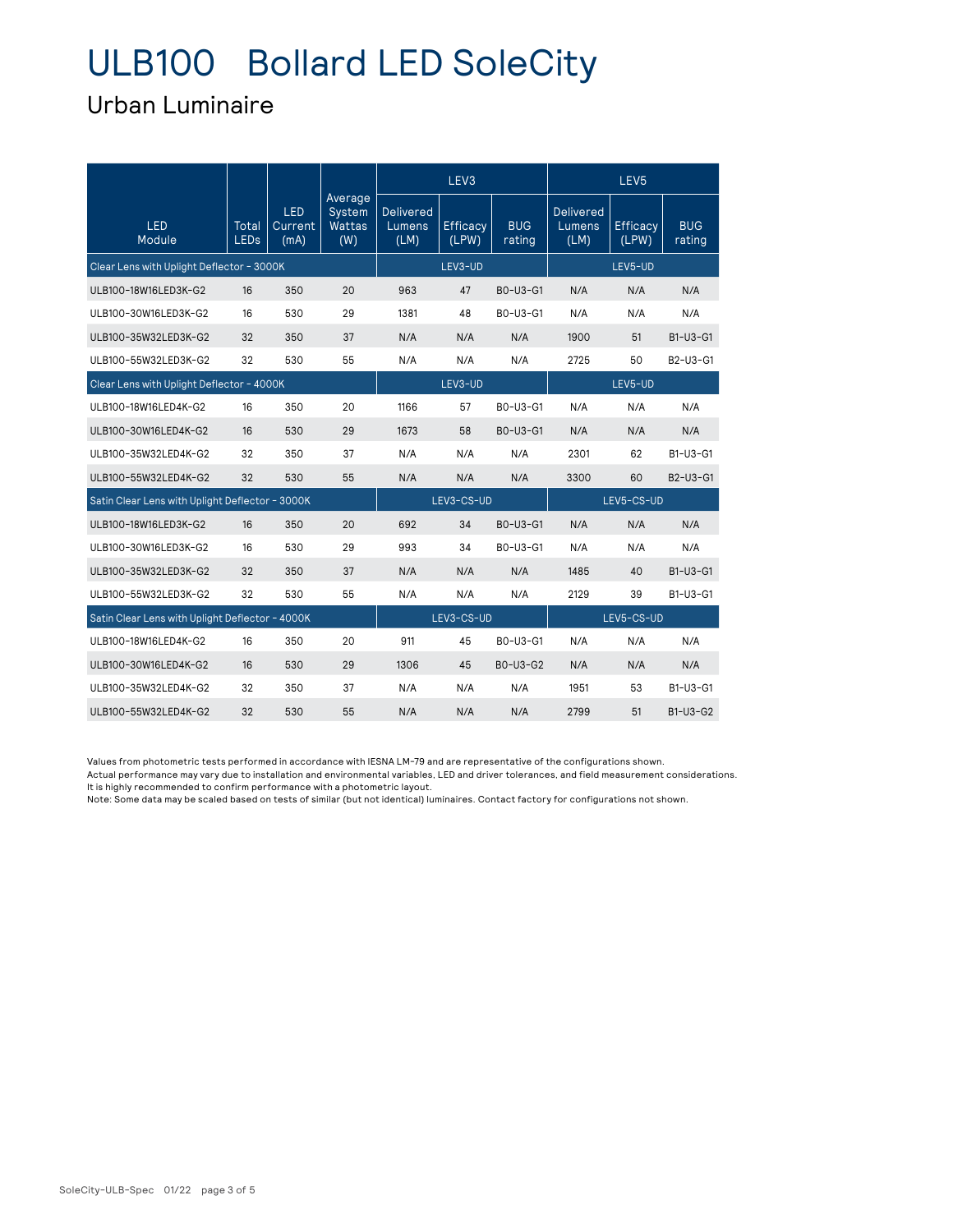### Urban Luminaire

#### Specifications

#### Housing

Base: Made from a 7 1/8" (181mm) wide by 5 3/8" (137mm) deep elliptical exclusive shape, extruded 6063 T6 aluminum tubing, welded to the base cover.

#### Light engine

LEDgine composed of 5 main components: Heat Sink / Lens / LED lamp / Driver / Optical System. Electrical components are RoHS compliant.

#### LED engine

Composed of high-performance white LEDs. Color temperature as per ANSI/NEMA bin Neutral White, 4000 Kelvin nominal (3985K +/-.275K or 3710K to 4260K) or Warm white, 3000 Kelvin nominal (3045K +/- 175K or 2870K to 3220K), CRI 70 Min. 75 Typical.

#### Lens

Lens: Made of clear polycarbonate curved lens, permanently assembled and sealed onto the lower part of the heat sink

Lens: (CS) Made of satin clear polycarbonate curved lens, permanently assembled and sealed onto the lower part of the heat sink.

#### Heat sink

Made of cast aluminum optimizing the LEDs efficiency and life. Product does not use any cooling device with moving parts (only passive cooling device).

#### Optical system

Composed of high performance optical grade PMMA acrylic refractor lenses to achieve desired distribution optimized to get maximum spacing, target lumens and a superior lighting uniformity. Optical system is rated IP66. Performance shall be tested per LM 63, LM 79 and TM 15 (IESNA) certifying its photometric performance. Street side indicated.

LEV3: Type III (ASYM) LEV5: Type V (SYM)

#### Driver

Driver comes standard with dimming compatible 0-10V. High power factor of 90% minimum. Electronic driver, operating range 50/60 Hz. Auto adjusting universal voltage input from 120 to 277 VAC rated for both application line to line or line to neutral, Class I, THD of 20% max. Maximum ambient operating temperature from 40°F (40°C) to 130°F (55°C). Certified in compliance to UL1310 cULus requirement. Dry and damp location. Assembled on a unitized removable tray with Tyco quick disconnect plug resisting to 221°F (105°C). The current supplying the LEDs will be reduced by the driver if the driver experiences internal overheating as a protection to the LEDs and the electrical components. Output is protected from short circuits, voltage overload and current overload. Automatic recovery after correction. Standard built in driver surge protection of 2.5kV (min).

#### Surge protector

Surge protector tested in accordance with ANSI/IEEE C62.45 per ANSI/IEEE C62.41.2 Scenario I Category C High Exposure 10kV/10kA waveforms for Line Ground, Line Neutral and Neutral Ground, and in accordance with U.S. DOE (Department of Energy) MSSLC (Municipal Solid State Street Lighting Consortium) model specification for LED roadway luminaires electrical immunity requirements for High Test Level 10kV / 10kA.

#### Driver options

AST: Pre-set driver for progressive startup of the LED module(s) to optimize energy management and enhance visual comfort at start-up.

CLO: Pre-set driver to manage the lumen depreciation by adjusting the power given to the LEDs offering the same lighting intensity during the entire lifespan of the LED module.

OTL: Pre-set driver to signal end of life of the LED module(s) for better fixture management. DMG: Dimmable driver 0-10V.

CDMG: Dynadimmer standard dimming functionalities including pre-programmed scenarios to suit many applications and needs from safety to maximum energy savings.

\* Contact factory for DALI options.

| Ordering<br>Code | Dimming  |         |           |  |  |  |  |  |
|------------------|----------|---------|-----------|--|--|--|--|--|
|                  | Scenario | Time    | Level     |  |  |  |  |  |
| CDMGS25          | Safety   | 4 hours | 25% power |  |  |  |  |  |
| CDMGS50          | Safety   | 4 hours | 50% power |  |  |  |  |  |
| CDMGS75          | Safety   | 4 hours | 75% power |  |  |  |  |  |
| CDMGM25          | Median   | 6 hours | 25% power |  |  |  |  |  |
| CDMGM50          | Median   | 6 hours | 50% power |  |  |  |  |  |
| CDMGM75          | Median   | 6 hours | 75% power |  |  |  |  |  |
| CDMGE25          | Economy  | 8 hours | 25% power |  |  |  |  |  |
| CDMGE50          | Economy  | 8 hours | 50% power |  |  |  |  |  |
| CDMGE75          | Economy  | 8 hours | 75% power |  |  |  |  |  |

#### ULM Luminaire Options

CS: Clear Satin Lens

OVR: Dynadimmer override function offering the possibility to go back to full power at any time via an electrical signal of 120VAC to 277VAC from a motion sensor, a switch, a relay or else.

PH7: Photoelectric cell

PWFP1: Painted Wood Finish Panel

RWP1: Real Wood Panel Ipe Type

SSP: Stainless Steel Panel

UD: Uplight Deflector

VPA: Vandal proof screws

#### Finish

In accordance with the AAMA 2603 standard. Application of polyester powder coat paint (4 mils/100 microns) with +/- 1 mils/24 microns of tolerance. The Thermosetting resins provides a discoloration resistant finish in accordance with the ASTM D2244 standard, as well as luster retention in keeping with the ASTM D523 standard and humidity proof in accordance with the ASTM D2247 standard. The surface treatment achieves a minimum of 2000 hours for salt spray resistant finish in accordance with testing performed and per ASTM B117 standard.

Textured Finish Options: BE2TX: Midnight Blue BE6TX: Ocean Blue BE8TX: Royal Blue BG2TX: Sandstone BKTX: Black BRTX: Bronze GN4TX: Blue Green GN6TX: Forest Green GN8TX: Dark Forest Green GNTX: Green GY3TX: Medium Grey RD2TX: Burgundy RD4TX: Scarlet WHTX: White

Non-Textured Finish Options: GR: Gray Sandtex NP: Natural Aluminum TG: Hammer-tone Gold

#### Luminaire useful life

Refer to IES files for energy consumption and delivered lumens for each option. Based on ISTMT in situ thermal testing in accordance with UL1598 and UL8750, using LM-80 data from LED manufacturers and engineering prediction methods, the luminaire useful life is expected to reach 100,000+ hours with >L70 lumen maintenance @ 25°C. Luminaire Useful Life accounts for LED lumen maintenance AND all of these additional factors including: LED life, driver life, PCB substrate, solder joints, on/off cycles, burning hours and corrosion. Entire luminaire is rated for operation in ambient temperature of -40°C / -40°F up to +35°C / +95°F.